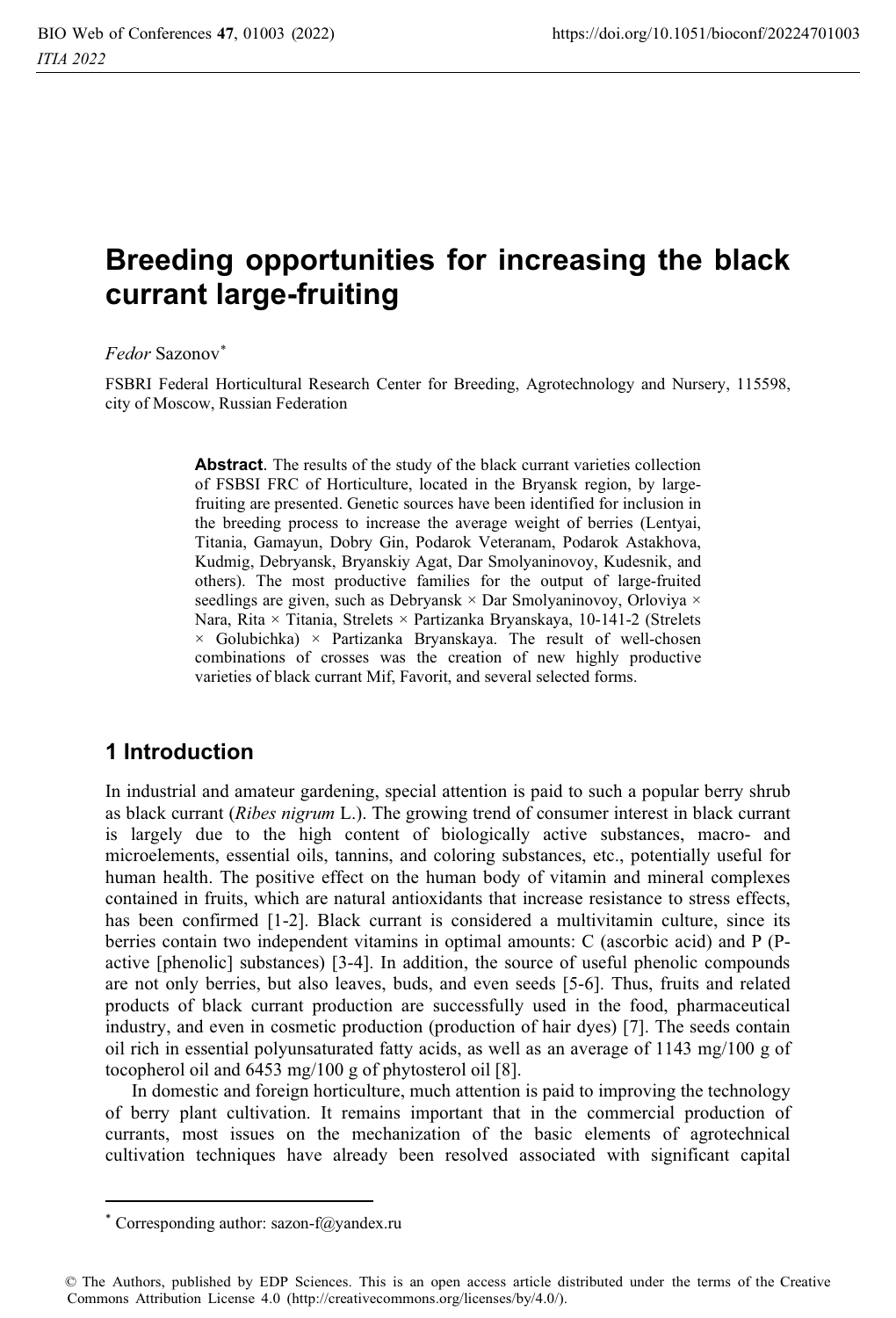investments, including planting and, which is a key moment in the popularization of culture, mechanized berrying [9-10]. The use of combines of various types during harvesting is possible as early as the 3rd-4th year after the plantation is laid [11].

The yield of black currant varieties is a complex polygenic trait with a wide variability range, which indicates great opportunities for selecting valuable samples to be involved in the breeding process [12]. It is known that the limiting indicators in the commercial evaluation of the variety include yield and average fruit weight, which largely depend on the morphobiological characteristics of the variety, environmental conditions of the region, level of agricultural technology, and protective measures [13-14]. The variety yield is to a certain extent determined by the average weight of its fruits. Biometric indicators (weight and size) of the fruit are a varietal feature, at the same time a decisive and important indicator of commercial and consumer qualities and consumer requirements.

The purpose of our research was to study the initial forms of black currant and hybrid progeny to select the best combinations of crosses for the yield of large-fruited seedlings for their further inclusion in breeding work to improve the black currant assortment.

#### **2 Material and Methods**

The research was carried out in the Bryansk region at the breeding and collection sites of the Kokinsky control station of the FSBSI FRC of Horticulture in the period from 2010 to 2020. The object of research is the progeny of 11 crossing combinations in the amount of 561 seedlings. Breeding research and evaluation of the collection material were carried out in accordance with the requirements of the relevant programs [15-16]. The study of varieties was carried out in three-fold repetition, at least 5 plants of each variety in repetition. Plants in hybrid families were studied by shrub, i.e. each individually.

Cultivation of black currant in collection plantings and on a hybrid plot was carried out in accordance with the agricultural techniques generally accepted in the Non-Chernozem zone of Russia. The weather conditions of the Bryansk region are typical for the Central region of Russia, the climate is temperate continental. In the research area, climatic conditions are characterized by moderately cold winters, warm summers, and uneven distribution of precipitation (Fig. 1). As can be seen, the weather conditions during the experiment were favorable for the growth and fruiting of black currant plants, nevertheless, in some seasons, fungal diseases actively spread against this background. According to the data of the Bryansk SAU weather station located in the immediate vicinity of the breeding site (coordinates from the zero meridian of the Greenwich Observatory: 53°26'N 34°08'E), in some years there is an increase in soil air temperature to  $+47^{\circ}$ C, in winter at the soil level the absolute minimum corresponds to  $-41^{\circ}$ C. During the growing season, the amount of precipitation averages 270 -330 mm.

The average weight of berries was determined by weighing 100 berries taken in a row in each repetition, and dividing the resulting value by 100, while selectivity was not allowed when sampling in repetitions, samples were taken in racemes, keeping all the berries.

Based on the results obtained, a hybridological analysis was carried out. The degree of dominance in the  $F_1$  population was judged by the inheritance index (Hp), determined by the formula:

$$
Hp = \frac{F_1 - MF}{HF - MF} \tag{1}
$$

where  $F_1$  is the average value of the trait of the studied seedlings;

MF – the average value of the parental trait;

HF – the average weight of berries of the best initial form.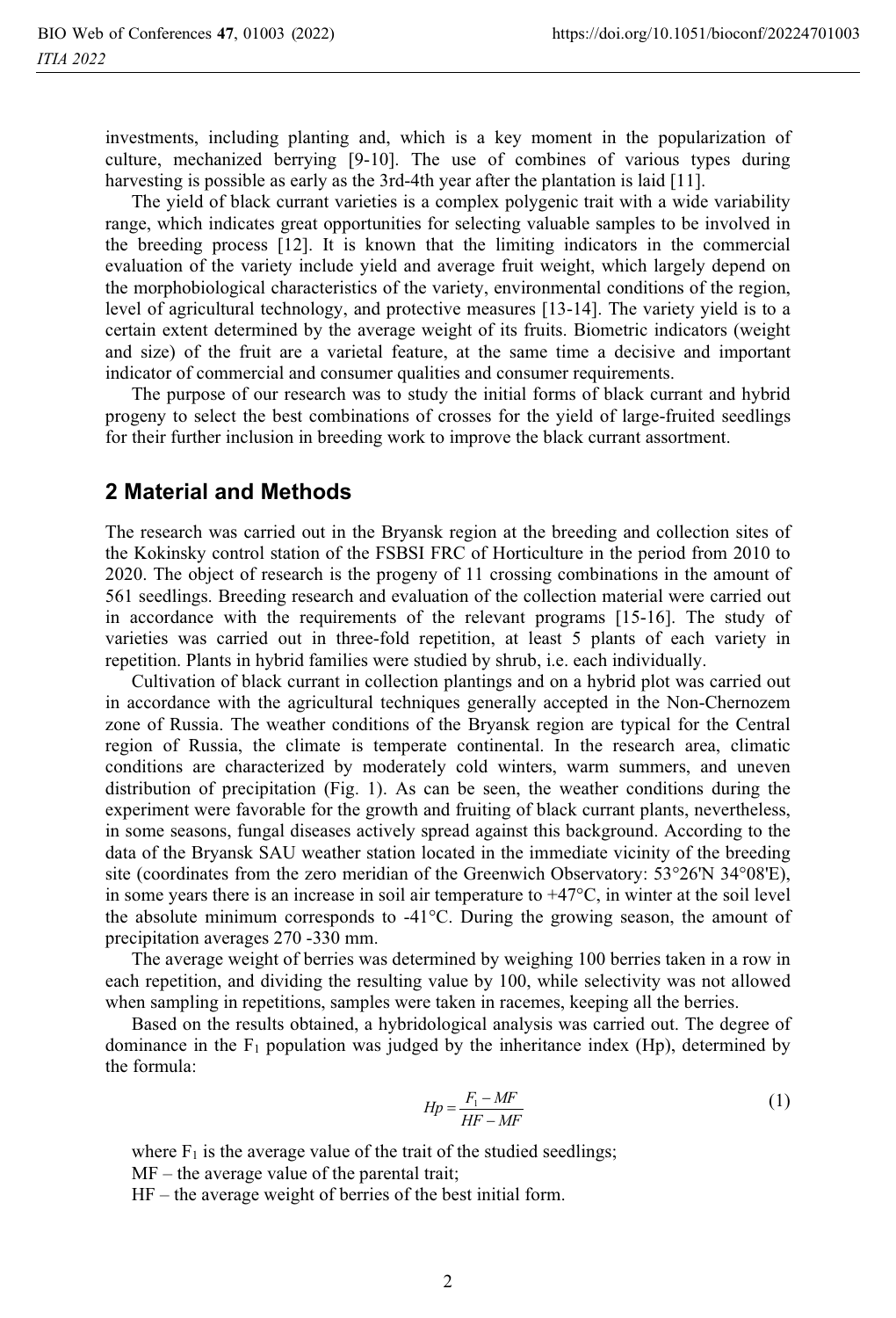The segregation frequency of transgressive hybrids in families was calculated by the formula:

$$
Tch = (A/B) \times 100 \tag{2}
$$

where A is the number of hybrids that exceed the best parental form in average berry weight; B is the number of hybrids studied in the family.



**Fig. 1.** The level of heat and moisture provision during the research period

The maximum degree of transgression  $(T_{cmax})$  characterizes the hybrid population according to the genetic potential of the trait being determined and is calculated by the

$$
T_{\text{CMAX}} = \left(\frac{P_{\mathcal{E}} \times 100}{P_r}\right) - 100,\tag{3}
$$

where  $Pg$  – the maximum value of the trait in the best seedling in the population; *Pr* – the maximum value of the attribute in the best initial form.

### **3 Research results**

The black currant yield, harvested by mechanized means, namely, this is how fruit is mainly harvested from berry bushes in the countries of the European Union and the USA, in the future it is more often processed and comes to the consumer in the form of frozen berries, various jellies, jam, wine products, etc. [1]. With the expansion of consumer demand for fresh berries, with the increasing appearance of dessert varieties in modern horticulture, when cultivating berry crops, more attention is paid to the large-fruited cultivated assortment. The indicator "berry weight" is one of the defining commercial and consumer qualities of the black currant variety.

A long-term evaluation of the black currant collection allowed to select the best samples on the basis of large-fruiting in the conditions of the south-west of the Non-Chernozem region of Russia. 115 varieties of domestic and foreign breeding were included in the study. When selecting for large-fruiting, genotypes capable of forming berries with an average weight of up to 1.5 g or more are of interest. These are such varieties as Pigmey, Selechenskaya 2, Mif, Kudmig, Litvinovskaya, Etud, Lentyai, Titania (average weight 1.5 g), Gamayun, Dobriy Gin (Xav. = 1.6 g), Barmaley, Podarok Veteranam (Xav. = 1.7 g), Podarok Astakhova (Xav. = 1.9 g), Debryansk, Bryanskiy Agat, Dar Smolyaninovoy, Favorite, Kudesnik, Istok (Xav. =  $2.0...2.5$  g). In years with favorable weather conditions in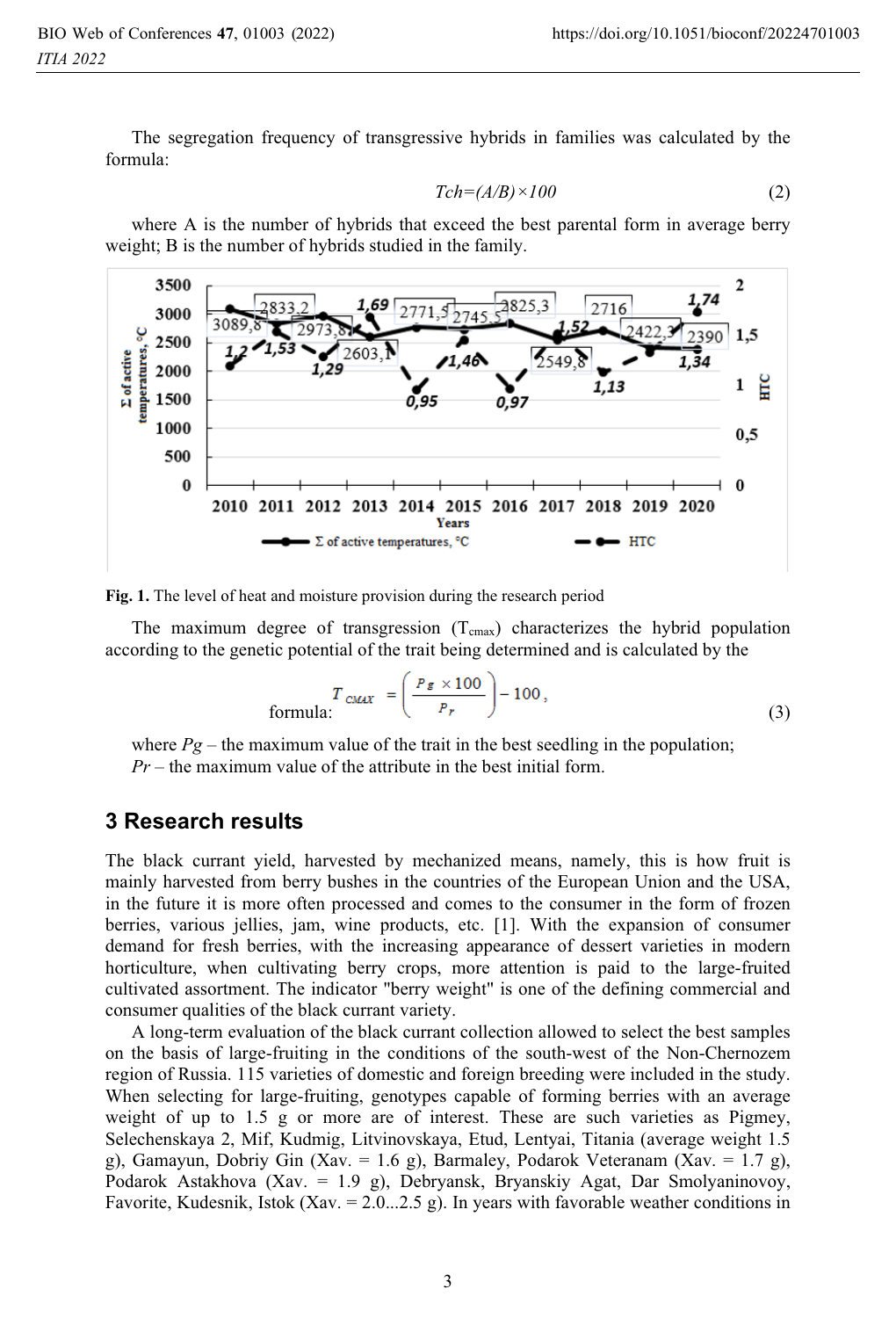the winter-spring period and during the crop formation, according to the studied indicator, the varieties Yadrenaya, Strelets, Uslada, Kipiana, Partizanka Bryanskaya, Nara, Delicates, Tamerlan approach them. All the varieties presented have clear differences in a number of economically significant indicators and were grouped into a large-fruited group. In this regard, they were involved in breeding work as parental forms to transmit to the progeny the large-fruiting trait and other economically valuable indicators.

It is known that the phenotypic assessment of parental forms in the study of the tr4ait "fetal mass" in most cases does not guarantee the receipt of a significant proportion of large-fruited progeny [17]. As a rule, only hybridological analysis gives an idea of the value of parents as donors which are able to transmit the trait of large-fruiting to hybrid and inbred progeny. A number of researchers note the polygenic nature of large-fruiting inheritance and assume that the patterns of this trait inheritance will be similar for all berry plants [18-20]. This causes a wide range of variation in the hybrid progeny of fruit weight indicators and, as a rule, a significant yield of medium- and small-fruited progeny.

During the research period, we performed about 920 combinations of controlled crosses. Further analysis of the resulting hybrid stock showed that a significant part of the seedlings grown were medium- and small-fruited. As a rule, a high yield of large-fruited hybrids is noted in families with at least one large-fruited parent form. Similar conclusions were also made in different years by V.S. Ilyin [21], T.P. Ogoltsova, E.P. Kuminov [15], who argued that the mass of hybrid berries often does not exceed the size of the fruits of the original genotypes and is often even lower than that of the parents. At the same time, in some populations there is a small proportion of hybrids with fruits larger than those of a larger parent, i.e. positive transgression is observed.

From the abundance of controlled crosses carried out, the most successful combinations are presented here, in the progeny of which it was possible to select forms that surpass the parental genotypes in terms of the studied indicator. Thus, reciprocal crosses of largefruited varieties Debryansk and Dar Smolyaninovoy are of particular interest in the output of large-fruited progeny. The genetic interaction of both parental genotypes determined the high yield of large-fruited progeny. When using the Debryansk variety as the maternal form, the proportion of seedlings, where the average berry weight was more than 1.5 g, reached 36.7%, in reverse crosses – 31.6% (Fig.2). The further inclusion of these varieties in hybridization, both with large-fruited genotypes and other initial forms of carriers of economically valuable traits did not lead to a similar result, which emphasizes the value of the presented reciprocal combination. Combinations of crosses  $10-141-2$  (Strelets  $\times$ Golubichka) × Partizanka Bryanskaya, Debryansk × Litvinovskaya, Tamerlan × Kudesnik, Orloviya  $\times$  Nara, Strelets  $\times$  Golubichka, Rita  $\times$  Titania, turned out to be effective where the proportion of large-fruited progeny (more than 1.5 g) ranged from 12.7% to 17.5%.

Nevertheless, in some families, despite the inclusion of large-fruited parents in the crosses, the yield of promising seedlings turned out to be low. For example, in the Strelets  $\times$  Partizanka Bryanskaya family, the proportion of large-fruited hybrids was 9.4%. Despite this, two heterotic seedlings were selected in the presented population, the average berry weight of which was 2.4 g, which is 1.7 times higher than that of the best parent form (Strelets variety), and the total number of transgressive hybrids in the family was 29.7% (Table 1).

To determine the level of genetic interaction of both parental forms, in the populations of seedlings, the degree of dominance (inheritance coefficient) of the "average fetal weight" trait was studied. A series of crosses performed using the initial genotypes differing in large-fruiting, carried out in different years and the analysis of hybrid progeny made it possible to establish the most promising combinations.

The assessment of dominance degree in the presented families indicates the intermediate nature of inheritance by progeny of the large-fruiting trait with deviation more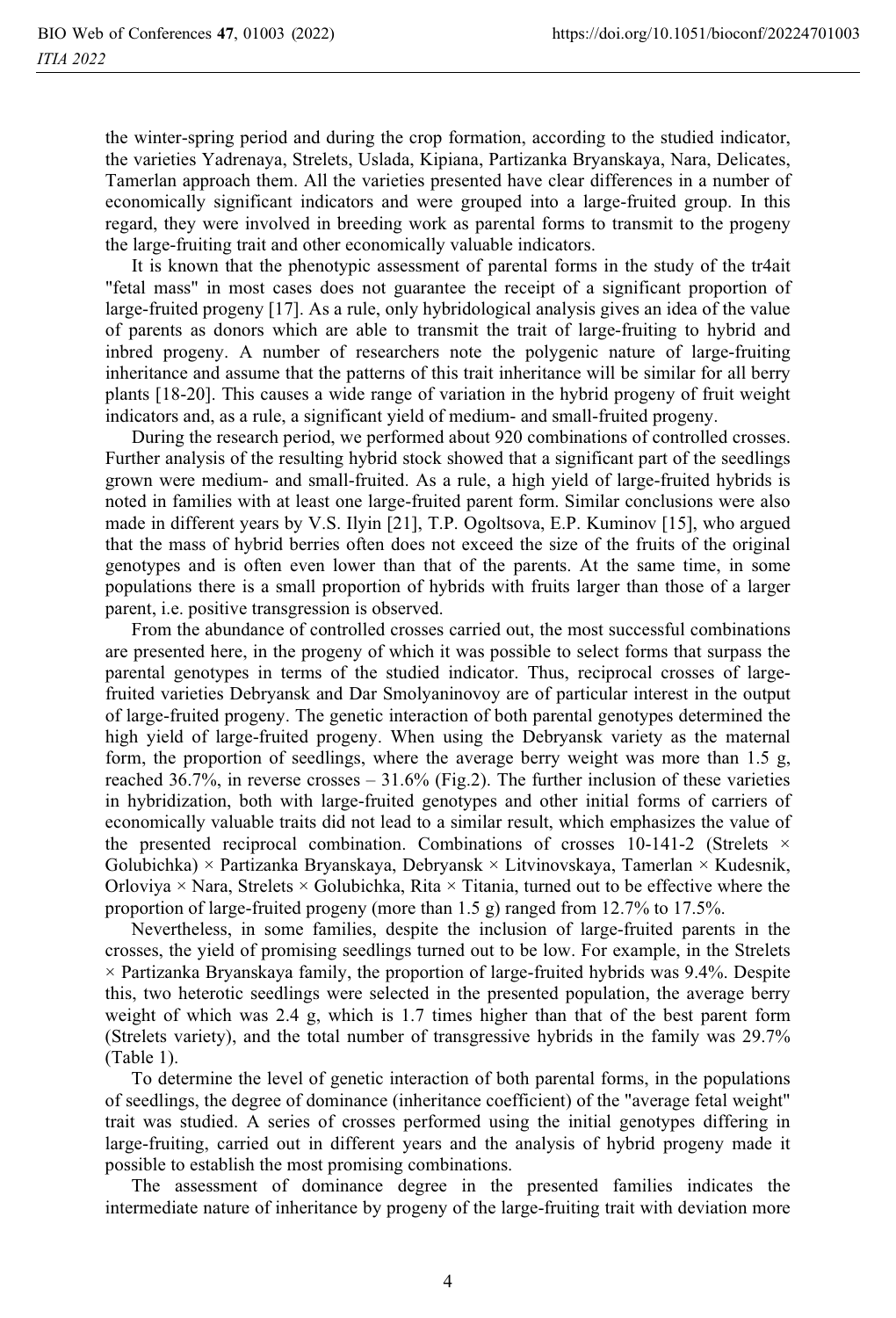often towards the worst parent and even depression. Thus, in reciprocal crosses of the varieties Debryansk and Dar Smolyaninovoy, the genetic interaction of both parental genotypes led to depression (Hp= -5.0...-7.0). Despite this, the studied progeny showed a high yield of heterotic seedlings, the average berry weight of which was 2 g or more (Tch  $=$ 23.3%...24.6%), which confirms the value of these parents as donors of large-fruiting.



**Fig. 2.** Segragation of black currant progeny in combinations of crosses by the average weight of fruits.

| <b>Table 1.</b> Assessment of black currant populations by the output of transgressive progeny ( <i>Tch</i> , %) |  |
|------------------------------------------------------------------------------------------------------------------|--|
| and degree of dominance $(H_p)$ in hybrid combinations                                                           |  |

|                                  | Year of   | <b>Hybrids</b> | Average berry weight,<br>g |                          |                | Tch.<br>$\frac{0}{0}$ | Ts    |          |        |
|----------------------------------|-----------|----------------|----------------------------|--------------------------|----------------|-----------------------|-------|----------|--------|
| Crossing combinations            | fruiting  | studied.       |                            |                          |                |                       | max., | Hp       |        |
|                                  | beginning | pcs.           | ¥                          | $\overline{\mathcal{L}}$ | F <sub>1</sub> |                       | $\%$  |          |        |
| Orloviya $\times$ Nara           | 2010      | 53             | 1.0                        | 1.4                      | 1.3            | 26.4                  | 78.6  | $+0.5$   |        |
| $Rita \times Titania$            | 2011      | 58             | 1.3                        | 1.5                      | 1.3            | 17.2                  | 80.0  | $-1.0$   |        |
| Debryansk $\times$ Dar           | 2014      | 60             | 1.9                        | 1.8                      | 1.6            | 23.3                  | 42.1  | $-5.0$   |        |
| Smolvaninovov                    |           |                |                            |                          |                |                       |       |          |        |
| Dar Smolyaninovoy $\times$       | 2014      |                | 57                         | 1.8                      | 1.9            | 1.5                   | 24.6  | 36.8     | $-7.0$ |
| Debryansk                        |           |                |                            |                          |                |                       |       |          |        |
| Strelets $\times$ Golubichka     | 2015      | 63             | 1.5                        | 1.2                      | 1.3            | 15.9                  | 73.3  | $-0.33$  |        |
| Sofiivska $\times$ Strelets      | 2016      | 34             | 1.2                        | 1.4                      | 1.3            | 20.6                  | 64.3  | $\theta$ |        |
| Tamerlan $\times$ Kudesnik       | 2017      | 47             | 1.3                        | 2.0                      | 1.3            | 8.5                   | 20.0  | $-1.0$   |        |
| Debryansk $\times$ Litvinovskaya | 2018      | 59             | 1.5                        | 1.4                      | 1.3            | 13.6                  | 53.3  | $-3.0$   |        |
| Kudesnik $\times$ Litvinovskaya  | 2019      | 43             | 1.8                        | 1.5                      | 1.4            | 9.3                   | 38.9  | $-1.7$   |        |
| 10-141-2 $\times$ Partizanka     | 2020      | 55             | 1.2                        | 1.3                      | 1.2            | 30.9                  | 53.8  | $-1.0$   |        |
| Bryanskaya                       |           |                |                            |                          |                |                       |       |          |        |
| Strelets $\times$ Partizanka     | 2020      | 32             | 1.4                        | 1.3                      | 1.3            | 29.7                  | 42.9  | $-1.0$   |        |
| Bryanskaya                       |           |                |                            |                          |                |                       |       |          |        |

Depression in the inheritance of the studied trait was also noted in the families of Debryansk × Litvinovskaya (Hp=  $-3.0$ ) and Kudesnik × Litvinovskaya (Hp=  $-1.7$ ). Such calculations indicate that a sufficiently high level of large-fruited crop has already been achieved, as exemplified by the varieties Debryansk, Dar Smolyaninovoy, Litvinovskaya, Kudesnik, and further overcoming of this threshold is becoming increasingly difficult. With the subsequent differentiation of the seedling population by berry weight, the selection of large-fruited progeny exceeding the best initial form (heterotic seedlings) will be observed much less frequently than in the case of crosses using less large-fruited genotypes. Positive dominance, as well as heterosis, will occur much less frequently, and will manifest more often in combinations involving medium- and small-fruited parents.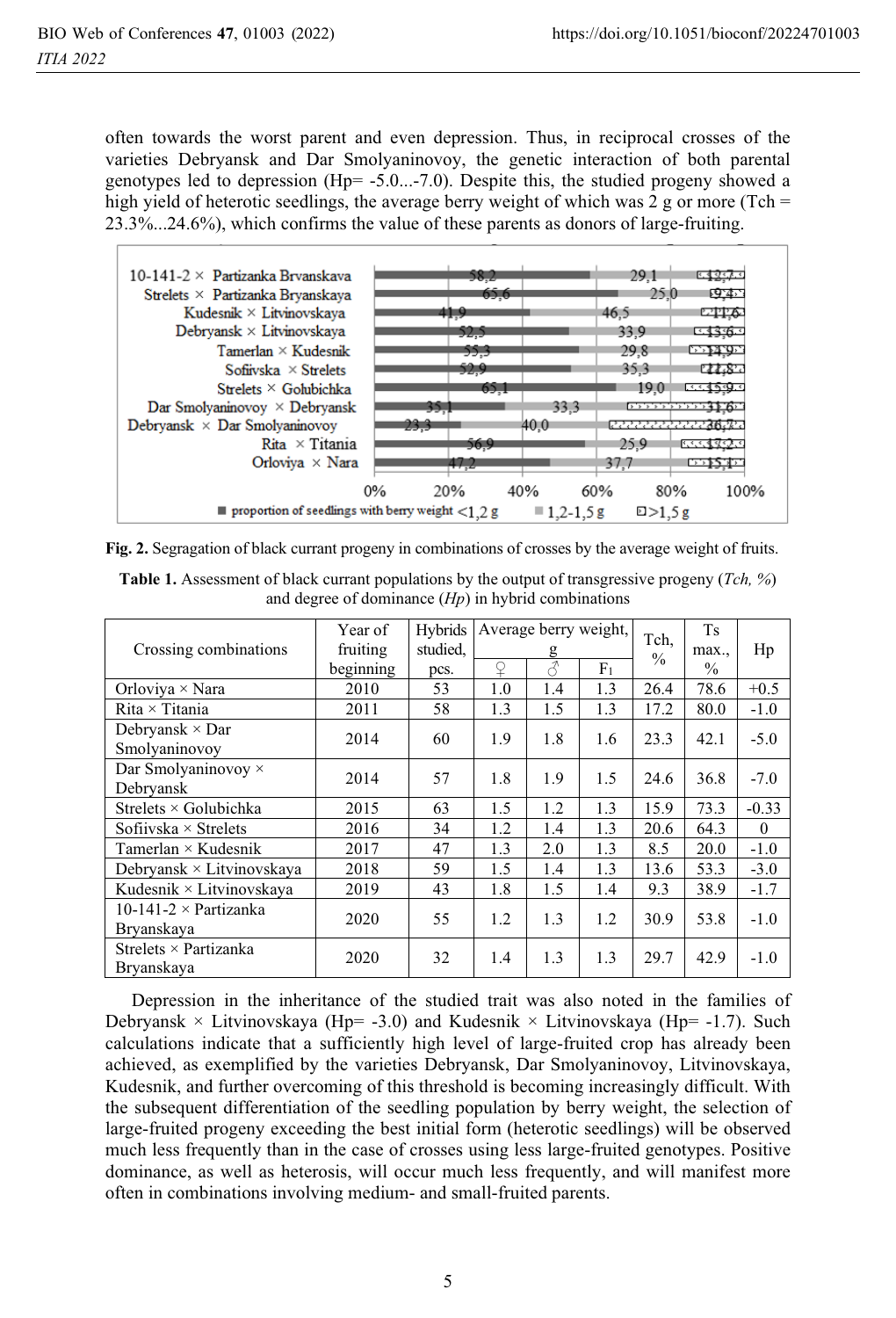In most of the families studied by us, an intermediate character of trait inheritance was noted, either a deviation towards a small-fruited parent or its complete dominance. Thus, the deviation towards the best initial form was noted only in the family of Orloviya  $\times$  Nara (Hp = +0.5). The berry weight of the progeny and the initial forms of the Sofiivska  $\times$ Strelets family coincided, there was no deviation towards one of the parents ( $Hp = 0$ ). In the combinations Rita × Titania, Tamerlan × Kudesnik, Strelets × Partizanka Bryanskaya, and 10-141-2 (Strelets  $\times$  Golubichka)  $\times$  Partizanka Bryanskaya marked the complete dominance of the worst of the parents (Hp =  $-1.0$ ).

Transgressive seedlings were isolated in different proportions in the progeny of all the studied families. The occurrence frequency in hybrids with a berry weight higher than that of a larger-fruited parent (Tch) varied from 8.5% in the Tamerlan × Kudesnik family up to 30.9% in the family 10-141-2 (Strelets  $\times$  Golubichka)  $\times$  Partizanka Bryanskaya. A high proportion of transgressive seedlings was also noted in the families Strelets × Partizanka Bryanskaya (Tch = 29.7%), Orloviya  $\times$  Nara (Tch = 26.4%).

The highest level of manifestation of the maximum degree of transgression was distinguished in the progeny of the Strelets  $\times$  Golubichka (T cmax= 73.3%), Orloviya  $\times$  Nara (T cmax = 78.6%), and Rita  $\times$  Titania (T cmax = 80.0%) families. In the same families, hybrids were selected that combine large-fruiting with other valuable traits. Thus, in a population from complex interspecific hybridization using derivatives of currant species *R. dikuscha* Fisch. (Rita) and *R. ussuriensis* (Titania), a promising variety Mif was isolated, with an average berry weight of 2.1 g, maximum  $-4.0$  g. In 2016, the Mif variety was included in the State Register of Breeding Achievements.

In the family of Orloviya  $\times$  Nara, a large-fruited variety Favorit was selected, in 2019 it was transferred to the State Variety Testing in the Central Region of Russia. The average berry weight is 2.0 g, the maximum is 5.8 g, the average yield is 11.7 t/ha. The tasting score of the berries is 5.0 points (on a five-point scale), the nature of the taste is dessert. The maturation period is average, self-fertility is high (>50%).

In the Strelets  $\times$  Golubichka family, a promising selected form 4-63-4 has been identified, the average berry weight is 1.6 g, the maximum is 4.5 g, the average yield is 11.4 t/ha.

# **4 Conclusions**

1. For further use in breeding work, genetic sources of large-fruited varieties have been identified, these are Pygmey, Selechenskaya 2, Mif, Kudmig, Litvinovskaya, Etud, Lentyai, Titania, Gamayun, Dobry Gin, Barmaley, Podarok Veteranam, Podarok Astakhova, Debryansk, Bryanskiy Agat, Dar Smolyaninovoy, Favorit, Kudesnik.

2. Promising combinations of crosses have been identified, in the progeny of which a significant proportion of large-fruited progeny has been noted. These are such families as Orloviya × Nara, Rita × Titania, Debryansk × Dar Smolyaninovoy, Strelets × Partizanka Bryanskaya, Dar Smolyaninovoy × Debryansk, 10-141-2 (Strelets × Golubichka) × Partizanka Bryanskaya, et al.

3. The result of well-chosen combinations of crosses was the creation of highly productive, large-fruited new varieties of black currant Mif, Favorit, and a number of selected forms.

# **Acknowledgements**

The research was carried out within the framework of the implementation of the state task of the Federal State Budgetary Educational Institution of Horticulture No. 0432-2021-0001 Genetic and biotechnological approaches to the management of the breeding process, improvement of existing